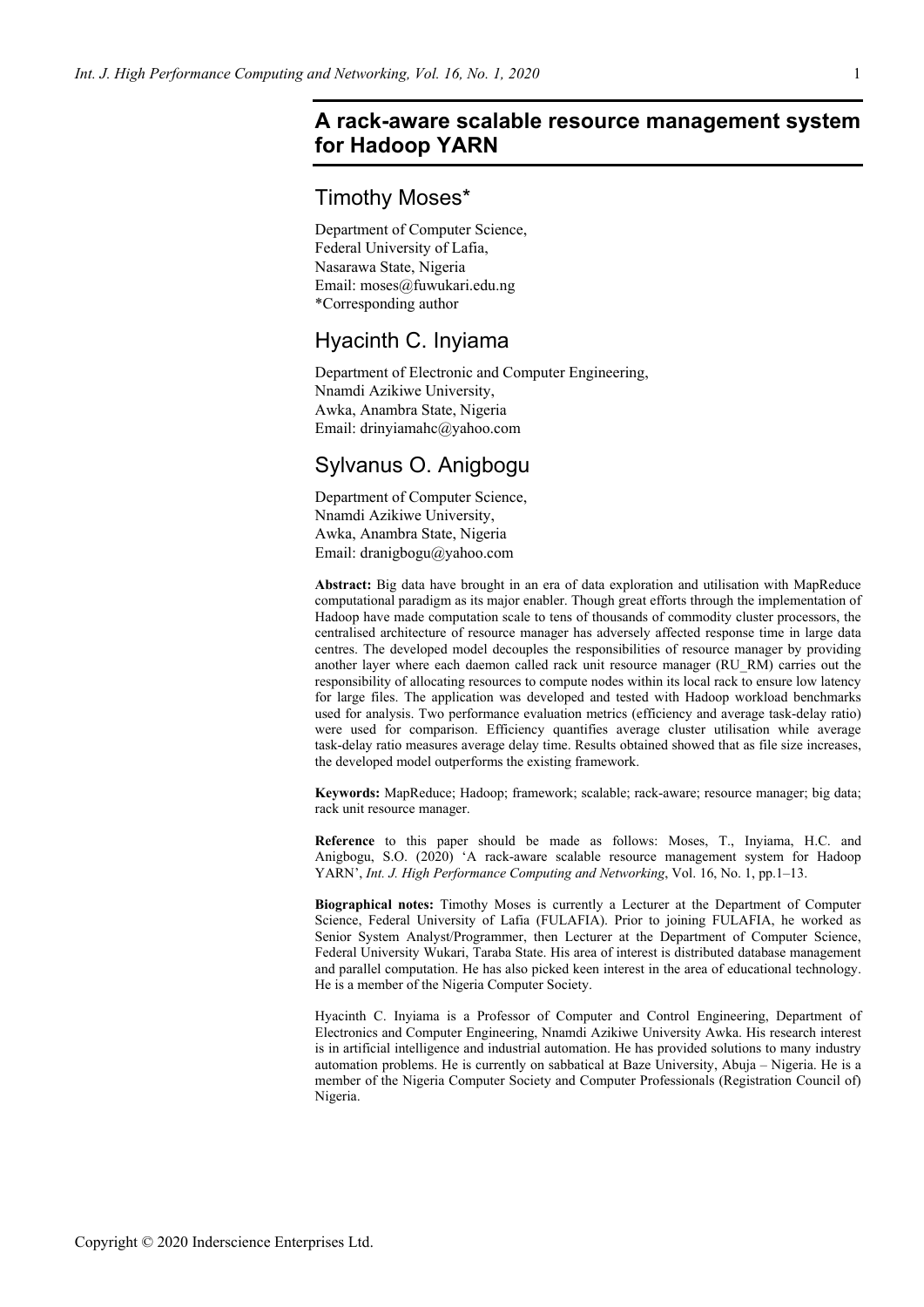Sylvanus O. Anigbogu is a Professor of Computer Science, Department of Computer Science, Nnamdi Azikiwe University Awka. He is currently the Dean, Faculty of Physical Sciences. His research interest is in the areas of artificial intelligence, database design and management, cyber security. He has published his work in several local and international journals. He is also a member of the Nigeria Computer Society and Computer Professionals (Registration Council of) Nigeria.

# **1 Introduction**

The growing popularity of cloud computing and advances in information and communication technology (ICT) have led to a continuous increase in the volume of data and its computational capacity has generated an overwhelming flow of data now referred to as big data (Sergio, 2015). These ever-increasing data pools have a profound impact not only on hardware storage requirements and user applications but also on the file system design, implementation and the actual I/O performance and scalability behaviour of today's IT environment (Wu et al., 2006). To improve I/O performance and scalability therefore, the obvious answer is to provide a means such that users can read/write from/to multiple disks (Dominique, 2015). Today's huge and complex semi-structured or unstructured data such as graph analytics, which have gained rapid application in e-commerce, social networks and recommendation systems (Fu et al., 2019) and smart health monitoring system, which has improved quality of healthcare services (Aboudi and Benhlima, 2017) are difficult to manage using traditional technologies like relational database management system (RDBMS) hence, the introduction of Hadoop distributed file system (HDFS) and MapReduce framework in Hadoop. Hadoop is a distributed data storage/data processing framework (Vinod et al., 2013). Hadoop was designed to process efficiently, large data volumes by linking many commodity systems so that they can work as a parallel entity (Vinod et al., 2013). The framework was designed basically to provide reliable, shared storage and analysis infrastructure to the user community. Hadoop has two components – HDFS (Konstantin et al., 2010) and the MapReduce framework (Dean and Ghemawat, 2004). The storage portion of the framework is provided by HDFS while the analysis functionality is provided by MapReduce (Konstantin et al., 2010; Dean and Ghemawat, 2004). Other components also constitute Hadoop solution suite.

The first generation Hadoop called Hadoop\_v1 was an open-source of MapReduce (Bialecki et al., 2005). It has a centralised component called JobTracker that plays the role of both resource management and task scheduling. With Hadoop v1, scalability beyond 4,000 nodes was not possible looking at the centralised responsibility of JobTracker/TaskTracker architecture (Vinod et al., 2013). To overcome this bottleneck and to promote this programming framework so that it carries other standard programming models and not just implementation of MapReduce, the Apache Hadoop community developed the next generation Hadoop called yet another resource negotiator (YARN) (Vinod et al., 2013). This newer version of Hadoop called YARN decouples resource management infrastructure from JobTracker in Hadoop\_v1. Hadoop YARN introduced a centralised resource manager (RM) that monitors and allocates resources (Vinod et al., 2013).

RM exposes two public interfaces and one internal interface (Vinod et al., 2013). The public interfaces are client submitting applications and application master (AM) dynamically negotiating access to resources. The internal interface is towards the node manager's (NMs) ability for cluster monitoring and resource access management (Vinod et al., 2013). For this work, the focus is on public interfaces as it best explains an important frontier between YARN platform and various applications/frameworks running on it. RM is a global model of cluster state against the digest of resource requirements reported by running applications. AMs codify their need for resources by making one or more resource-requests each of which track the number of containers (e.g., 200 containers), resource per container (4 GB, 2 CPU), locality preference and priority of requests within the application (Apache Hadoop, 2018). Resource-requests are designed in a way that captures the full detail of users' needs and/or a roll-up version of it. RM responds to AM request by generating containers together with tokens that grant access to resources (Apache Hadoop, 2018). Once an application completes its execution, RM forwards an exit status of finished containers as reported by NMs to the corresponding AMs (Apache Hadoop, 2018). Looking at the responsibilities of RM, it is important to point out that RM is not responsible for coordinating application execution or task fault tolerance. It does not provide status or metrics for running applications (now part of AM) and it does not serve framework-specific reports of completed jobs (now delegated to a per-framework daemon). RM only handles live resource scheduling of applications with the heartbeat communication from AMs and NMs in the cluster. However, for a greater number of commodity servers and applications demand, response time from the global model of RM will be slow. It is, therefore, necessary to provide a per-rack RM to handle all request/communication for NMs and AMs within the local rack with the global RM only assigning application demands to each of the rack unit resource manager (RU\_RM) and monitoring the liveliness of each of these units.

The research objectives are: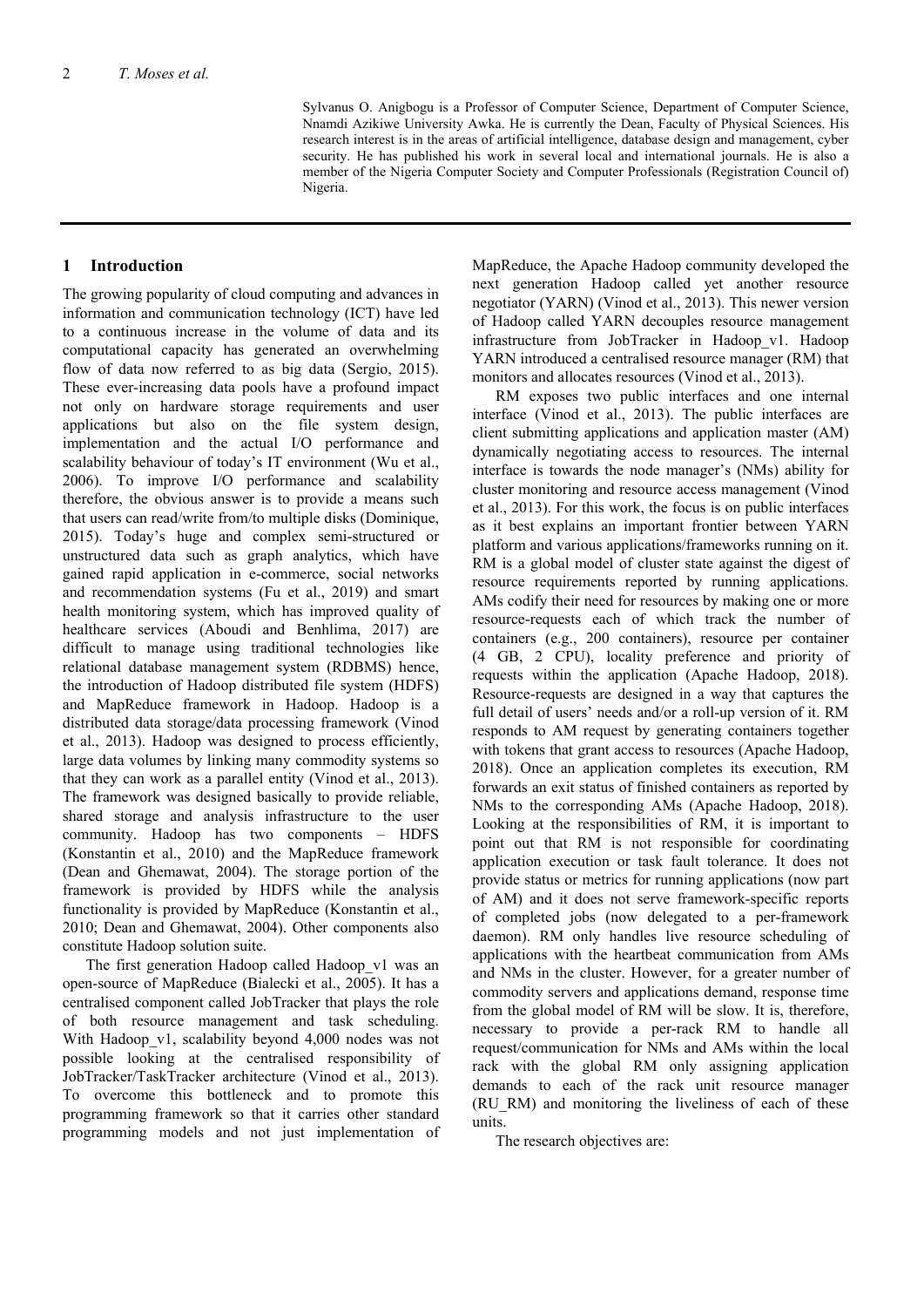- 1 To parallelise the global control of the RM in YARN framework by providing another layer called rack unit resource manager (RU\_RM) layer. This will allow compute nodes on each rack to be controlled by their corresponding rack unit RM instead of a single RM controlling all the compute nodes in the cluster.
- 2 Carry out a performance evaluation between the developed model and YARN using yarn scheduler load simulator (SLS).

Though the simulator is for testing scheduler performance, it exercises the real YARN RM by simulating NMs and AMs through handling and dispatching NM/app masters heartbeat events within the same JVM. The work will alter the architecture of the simulator to accommodate several RMs which can be used at the rack unit RM layer of the developed model. NMs/app masters together with their schedulers will be re-usable components and will not be re-designed.

# **2 Related work**

Big data has been a challenge for over four decades, with the term changing with advances in information technology. In the '70s, data sizes in megabytes were referred to as 'big'. At a point, data size grew and was measured in gigabytes, then terabytes and petabytes. Today, big data are in zettabytes and yottabytes (Vinayak et al., 2012). Multicore systems were among the early attempts to solve the problem of big data. Machines were made to have dozens of processing cores but with only one disk (Bekkerman et al., 2011). Multicore with their multithread operating systems allows a task to be broken down into smaller units called threads. Threads are then executed concurrently on different CPU cores of the machine (Dilpreet and Chandan, 2014). Peer-to-peer architecture was another approach introduced to overcome the problem of massive data (Steinmetz and Wehrles, 2005). Machines were connected in a decentralised and distributed manner with message passing interface (MPI) serving as a connection protocol within peers (Ripeanu, 2001). With the growing popularity of cloud computing and continuous increase in the volume of data, multicore and peer-to-peer systems became unsuitable for dynamic computations over large amounts of data. The computational capacity today has exceeded the capabilities of conventional processing tools hence, the era of Google file system and MapReduce by Google; and subsequently, the release of classic Hadoop.

Some systems have recognised limitations in Hadoop architecture and have provided alternative models to these limitations. Some of the efforts which closely resemble YARN are COSMOS (Chaiken et al., 2008), Mesos (Hindman et al., 2011), Corona (Facebook, 2012) and Omega (Schwarzkopf et al., 2013) for Microsoft, Twitter, Facebook, and Google respectively. Though these systems share a common inspiration of high-level goals of improving scalability, latency and programming model flexibility, they all have their architectural differences.

These differences are most times in diverse design priorities and historical contexts.

COSMOS architectural framework closely resembles that of YARN. The main objective of the framework is to offer availability, reliability, scalability, and performance through its three basic components – COSMOS storage, COSMOS environment, and structured computations optimised for parallel execution (SCOPE). The framework has a job manager (JM), which is the runtime component of the execution engine. It is a central and coordinating daemon for all processing vertices with the application (Chaiken et al., 2008). With multiple applications/ frameworks, COSMOS framework will find it significantly difficult to handle jobs. Mesos architectural design implements an offered-based RM (Hindman et al., 2011), while YARN has a request-based RM (Vinod et al., 2013). Mesos leverages a pool of central schedulers just like the type obtained in classic Hadoop (Zikopoulos and Eaton, 2011) but, YARN uses a per-job intra-framework scheduler which allows AM to request for resources depending on the criteria which includes location, CPU and memory demand (Vinod et al., 2013). Corona is an open-source scheduling framework with a cluster manager responsible for tracking of nodes and free resources in the cluster (Shouvik and Daniel, 2013). Each job has a dedicated JobTracker in this framework. The cluster manager only needs to push resource grants to JabTracker upon request for task execution (Shouvik and Daniel, 2013). The approach used by Corona is a push-based approach, which is different from the heartbeat-based control-plane framework approach in YARN and other frameworks. Though latency/scalability trade-off of these two frameworks deserves a detailed comparison, heartbeat communication protocol negotiates and monitors the availability of a resource in a cluster. It is intended to indicate the health of a machine hence; consideration between overload in YARN due to constant heartbeat between RM and other components and efficient fault tolerance in Corona since it is push-based will have to be looked at. Corona framework also is not very efficient for multiple applications when compared to the Hadoop YARN ecosystem. Omega architectural design geared towards distributed, multi-level scheduling which reflects a greater focus on scalability. It is, however hard to enforce global properties such as capacity/fairness/deadlines on this system (Schwarzkopf et al., 2013).

Other resource allocation systems that attempt to place jobs for optimal performance in big data clusters are Firmament (Gog et al., 2016), h-drf (Bhattacharya et al., 2013), Sparrow (Outerhout et al., 2013), Matrix (Wang et al., 2013), Mercury (Konstantinos et al., 2015), Quarsar (Delimitrou and Kozyrakis, 2014), Awan (Albert et al., 2016) and Justice (Dimopoulos et al., 2017). Most of these systems provide efficient scheduling algorithms but still maintain a single RM in the cluster, which is a bottleneck for scalability (ability to scale-up cluster). Firmament architectural design still maintains a centralised scheduler that can make high-quality placement when scheduling tasks in cluster by continuously rescheduling all tasks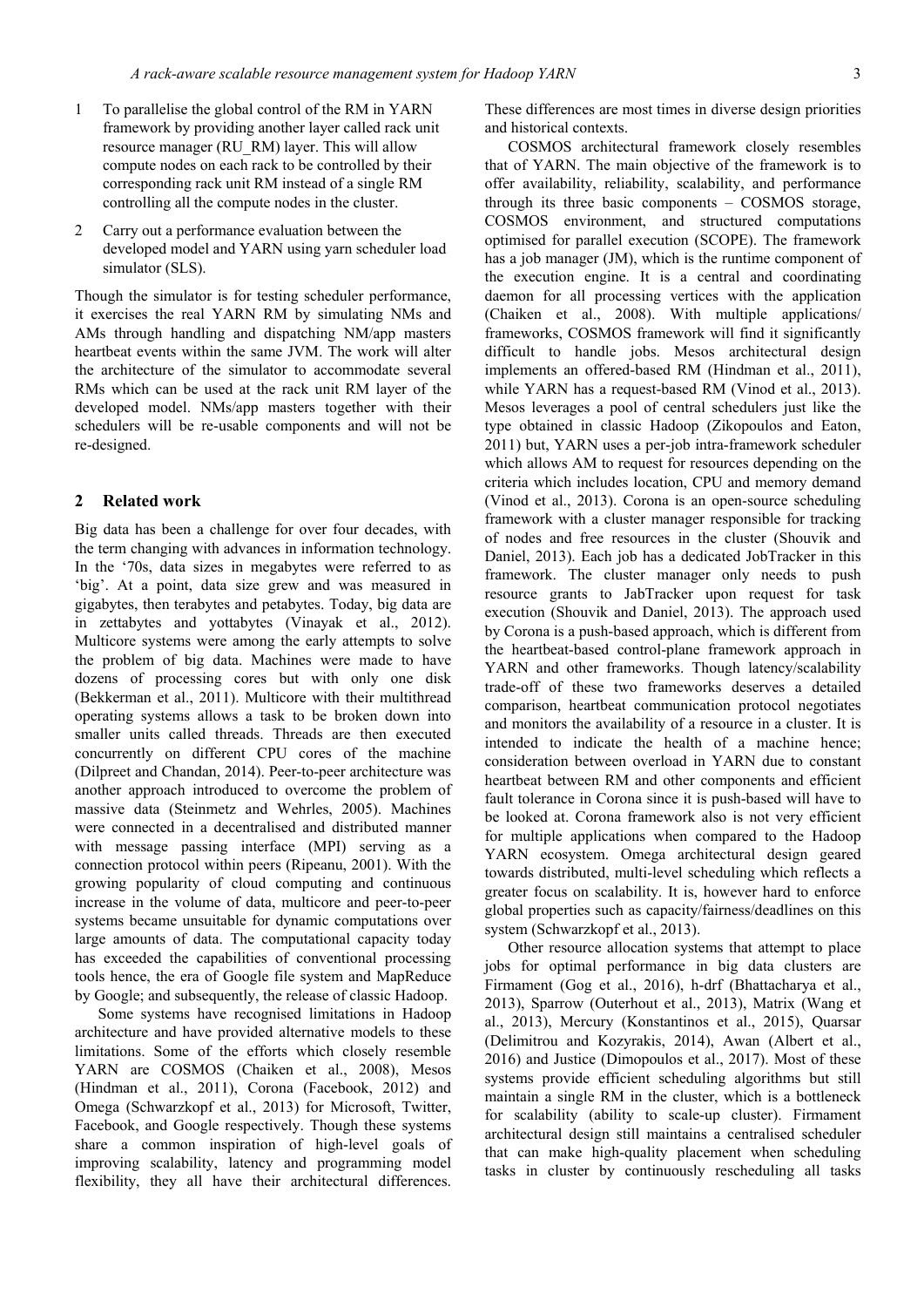through a min-cost max-flow (MCMF) optimisation. The system was tested using Google workload trace from 12,500 machines and it showed improved placement latency by 20× over Quincy (Gog et al., 2016). Firmament still maintains a central scheduler as YARN model. With increase applications/jobs requesting resources, a single resource allocator will be overwhelmed. H-drf proposed by Bhattacharya et al. (2013) is a hierarchical scheduling system for diverse datacentre workloads in Hadoop. Bhattacharya et al. (2013) maintained that most datacentres exhibit diverse workload with mixed jobs which are sometimes CPU-intensive, memory-intensive or I/O intensive. The system, therefore, uses dominant resource fairness (drf) for job placement. This is a good approach since jobs are allocated based on the type of resources they need. The system, however, did not take into consideration data locality. Outerhout et al. (2013) proposed a distributed, low latency scheduling framework that demonstrates a decentralised, randomised sampling approach for near-optimal performance while avoiding throughput and availability limitations of centralised design. Outerhout et al. (2013) presented sparrow; a stateless distributed scheduler that adapts the power of two choices load balancing technique to the domain of parallel task scheduling. The choices require scheduling each task by probing two random servers and placing the task on the server that is less busy or has fewer queued tasks (Outerhout et al., 2013). Sparrow focused mainly on fine-grained task scheduling for low latency applications. The framework provides task scheduling which is complementary to the functionality provided by cluster managers. Instead of launching a new task, the framework assumes that a long-running execution process is already running on each compute node for each framework hence; it only sends a short task description when a task is launched (Outerhout et al., 2013). The framework makes approximations when scheduling tasks thereby trading off many of the complex features supported by a sophisticated, centralised scheduler to provide higher scheduling throughput and lower latency. This framework does not support gang scheduling typically implemented by bin packing algorithm which searches for reserved time splits on which an entire job can be run. Because Sparrow queues tasks on several machines, it lacks a central point from which to perform bin packing hence, deadlocks between multiple tasks that require gang scheduling may occur. Currently, this framework only supports FIFO order, adding other query-level scheduling policies may improve end-to-end query performance of the framework. It is also important that when a compute node fails, all schedulers with outstanding requests at that node be informed. A centralised state that relies on heartbeat protocol to maintain a list of nodes that are alive may be needed in this framework. Wang et al. (2013) proposed a task execution framework called matrix to overcome Hadoop scaling limitations through distributed task execution. Though matrix was originally developed to schedule executions of data-intensive scientific applications of many-task computing on supercomputers, Wang et al. (2013) saw the need to use the same framework to address scalability issues of Hadoop through decentralising the responsibility of RM. The framework is fully distributed by delegating one scheduler on each compute node (Wang et al., 2013). For each compute node, there is an executor and a key-value store (KVS) server. The scheduler on each of these nodes has the responsibility of managing local resources for optimising load balancing and data-locality (Wang et al., 2013). From the architecture of matrix, it is clear that the framework has a per-node RM (each scheduler maintains a local view of the resources on an individual node). For any framework to have a per-node RM, all data blocks for a single file must be resident on that compute node. Konstantinos et al. (2015) proposed Mercury; a hybrid resource management framework that supports centralised to distributed scheduling on large shared clusters. The placement policy is such that whenever a distributed scheduler needs to place a task on a node, it picks among *k* nodes with the smallest estimated queuing delay. This allows for optimal performance and improved task throughput (Konstantinos et al., 2015). Data are broken down into blocks and store on several worker nodes in Hadoop cluster. How Mercury ensures central coordination of each of for a single application needs to be looked at. Delimitrou and Kozyrakis (2014) introduced Quasar; a resource-efficient and QoS-aware cluster management system. The sole aim of this system is to provide increase resource utilisation for consistently high application performance (Delimitrou and Kozyrakis, 2014). The system still maintains a single resource allocator which is a bottleneck for scalability. Albert et al. (2016) proposed a framework called Awan; a RM that helps share computing resources across multiple frameworks in an edge cloud environment. The main goal of this system is to provide a general resource management mechanism that will allow each framework to schedule its job with high locality in a geo-distributed environment. To achieve this goal, Awan implements a resource lease abstraction to allocate resources to individual framework schedulers. These schedulers can, in turn, make better scheduling decisions by considering the availability of desirable local resources (Albert et al., 2016). In an attempt to provide a shared-state mechanism where all framework schedulers have global knowledge of all resources in the cluster (both available and non-available resources), resource lease conflicts are bound to occur between schedulers in Awan. Though a mechanism is in place to resolve these conflicts by RM in Awan, an extra overhead will frequently be incurred in running applications in this framework. Justice proposed by Dimopoulos et al. (2017) is a deadline-aware resource allocator that uses deadline information supplied with each job and historical job evaluation logs to implement job placement. The system, however, does not consider jobs without a deadline or job that will not be able to meet the deadline due to resource allocator failure. Panda and Naik (2018) proposed an efficient data replication algorithm for a distributed system. The primary focus of their work is on the redundancy of data at two or more nodes to achieve fault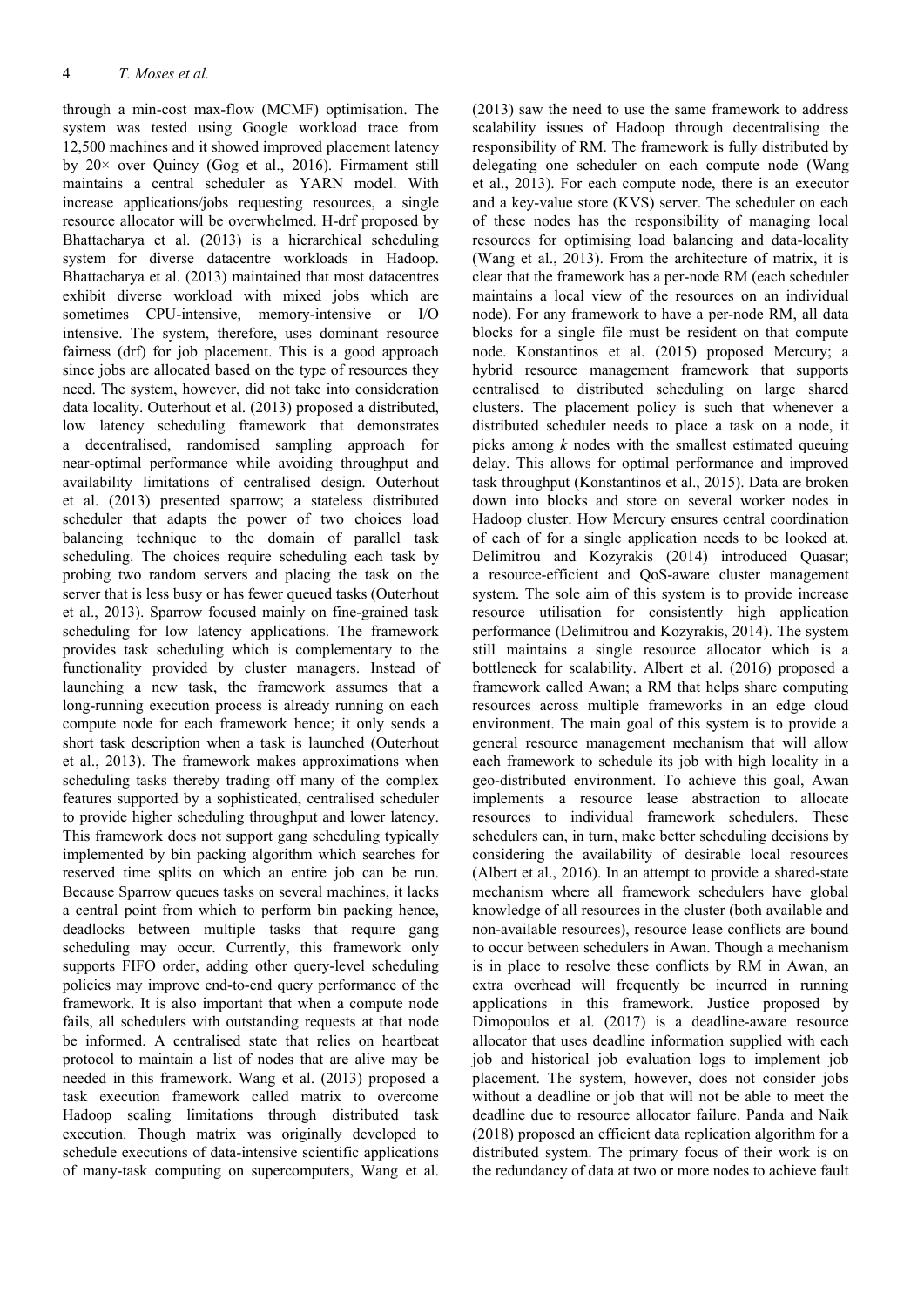tolerance and improve cluster performance (Panda and Naik, 2018). The algorithm, called dynamic vote-based data replication (DVDR) is based on dynamic vote assignment among connected nodes which consider all types of faults and re-join failed nodes (Panda and Naik, 2018). Yassir et al. (2019) proposed a related work which is an algorithm that minimises big data movement in a cloud environment. The work focussed on data placement strategies to improve the overall performance of a cluster. Yassir et al. (2019) opined that better data placement and reduction in movement of data through identification of datasets, estimation of load threshold base on processing speed and storage capacity improved overall performance of the cluster. Since data nodes in Hadoop cluster are arranged in racks, careful data placement in these racks to minimise data movement as opined by Yassir et al. (2019) and DVDR by Panda and Naik (2018) need to be looked at for effective replication of data across racks to avoid cross-rack data communication.

YARN framework stands out among most of the big data analytics due to its ability to run several other frameworks/applications in the cluster. So many other commercial big data analytic frameworks can run on Hadoop YARN which makes it more robust and widely used. Since many other big data analytic tools run on Hadoop YARN, a greater number of application demands is therefore needed which leads to higher resource request from AM in the cluster and worker nodes monitoring through heartbeat communication via NM in each of these worker nodes. The responsibility of a single RM to handle

Figure 1 Hadoop YARN architecture (see online version for colours)

all resource requests from AM and worker node status via NM will constitute a bottleneck for the scalability of Hadoop. This paper aims to parallelise the responsibility of the global RM in YARN by having another layer called rack unit resource managers (RU\_RM) responsible for resource management of nodes in their corresponding rack.

## **3 Architecture of YARN framework**

Hadoop YARN has a centralised RM as shown in Figure 1. Though this architectural design has improved scalability significantly, there are fundamental design issues that cap the scalability of this framework towards extreme scales. Some of these design issues include:

1 *Centralised RM:* RM, which is the core component of the Hadoop framework, offers the functionalities of managing, provisioning and monitoring resources like the CPU, memory and network bandwidth of compute nodes. These responsibilities obviously, are bottlenecks for the scalability of Hadoop towards extreme scales. It slows down execution since all compute nodes send/receive instructions from a single RM through heartbeat protocol. Once the RM fails, all execution will halt. Although YARN provides RM high availability to protect against a single point of failure, this technique causes computation overhead because the RM needs to update the backup storage frequently.



*Source:* Apache Hadoop (2018)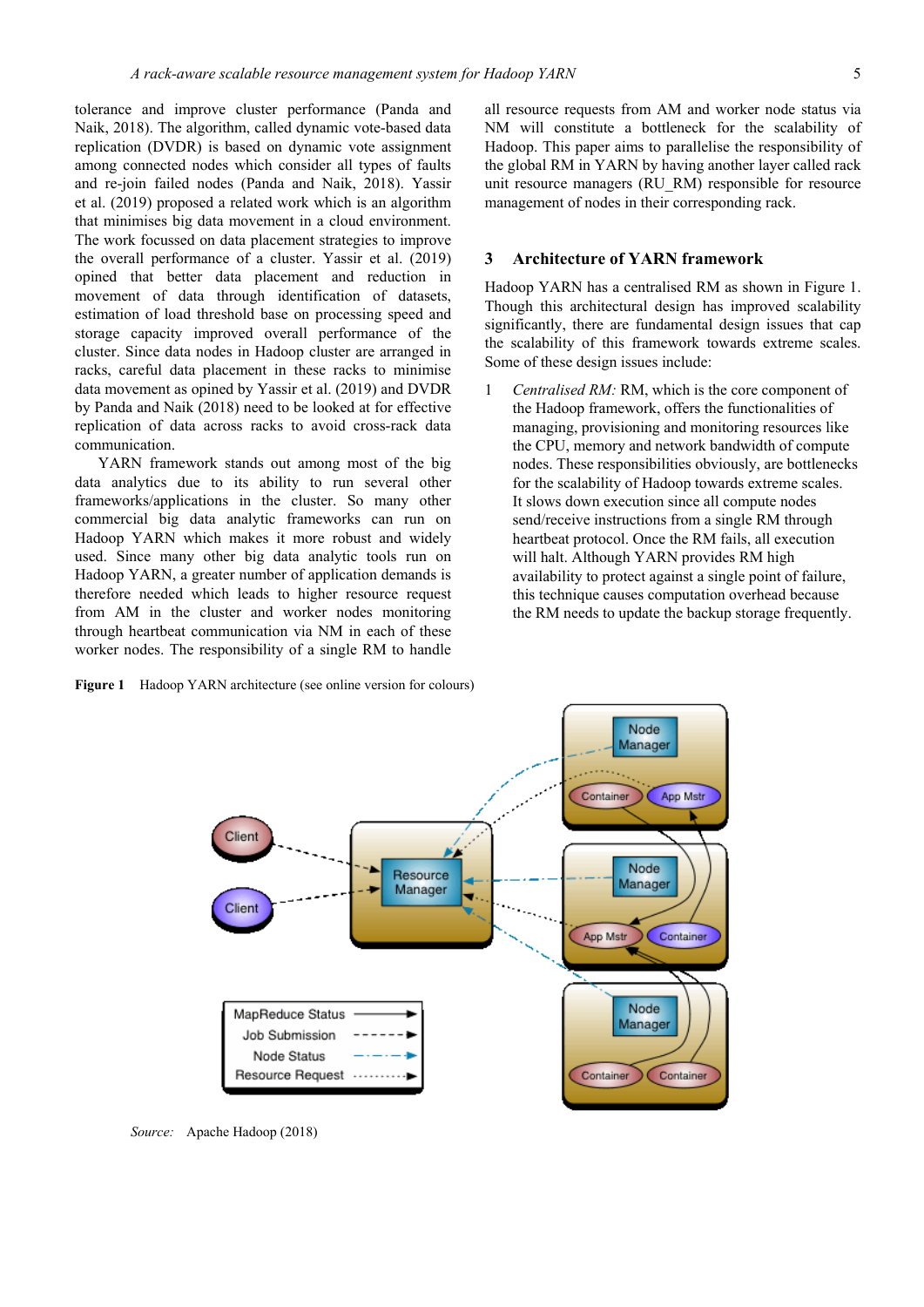# 6 *T. Moses et al.*

- 2 *Hadoop replication factor:* the replication factor in Hadoop framework is such that 2/3 of each block (of a whole file) is replicated into different data nodes across racks in a cluster. Since AM is expected to monitor the execution of a job/application (with its complete number of blocks) in a cluster, AM will need to communicate data nodes with input splits of the corresponding job/application across racks to be able to monitor this execution. Communication across racks will results in higher latency for job execution.
- 3 *Job completion time:* since only RM coordinates the release of resources for execution of jobs, several AMs polling from RM of this framework during resource request is a bottleneck for the system. It slows down processing, which means that total turnaround time (job completion time) for each job will be high.

# **4 Architecture of the developed model**

The architecture of the developed model is shown in Figure 2. The main aim of this model is to parallelise the global control of the RM in YARN framework by providing another layer called rack unit resource manager (RU\_RM) layer. This layer aims to make compute nodes on each rack to be controlled by their corresponding rack unit RM instead of a single RM controlling all the compute nodes in the network. We believe that this will help improve response and turnaround time for each job/application and will eliminate single point of failure which makes jobs halt in the existing model.

Central RM obtains information on which rack contains 2/3 of the total number of blocks for each job from the name node and pushes a job to the corresponding RU\_RM. RU\_RM decides on resource lease requests from the AM in the rack.

# **5 Hypothetical test**

To justify the working methodology of the developed model, a hypothetical evaluation is carried out to analyse task response time for both the developed and existing YARN models. With another level of abstraction introduced below the global RM, this test is needed to determine task response time at both central RM and rack unit RM layer of the developed model compare to task response time at the global RM in YARN model.

**Figure 2** Architecture of the developed model (see online version for colours)

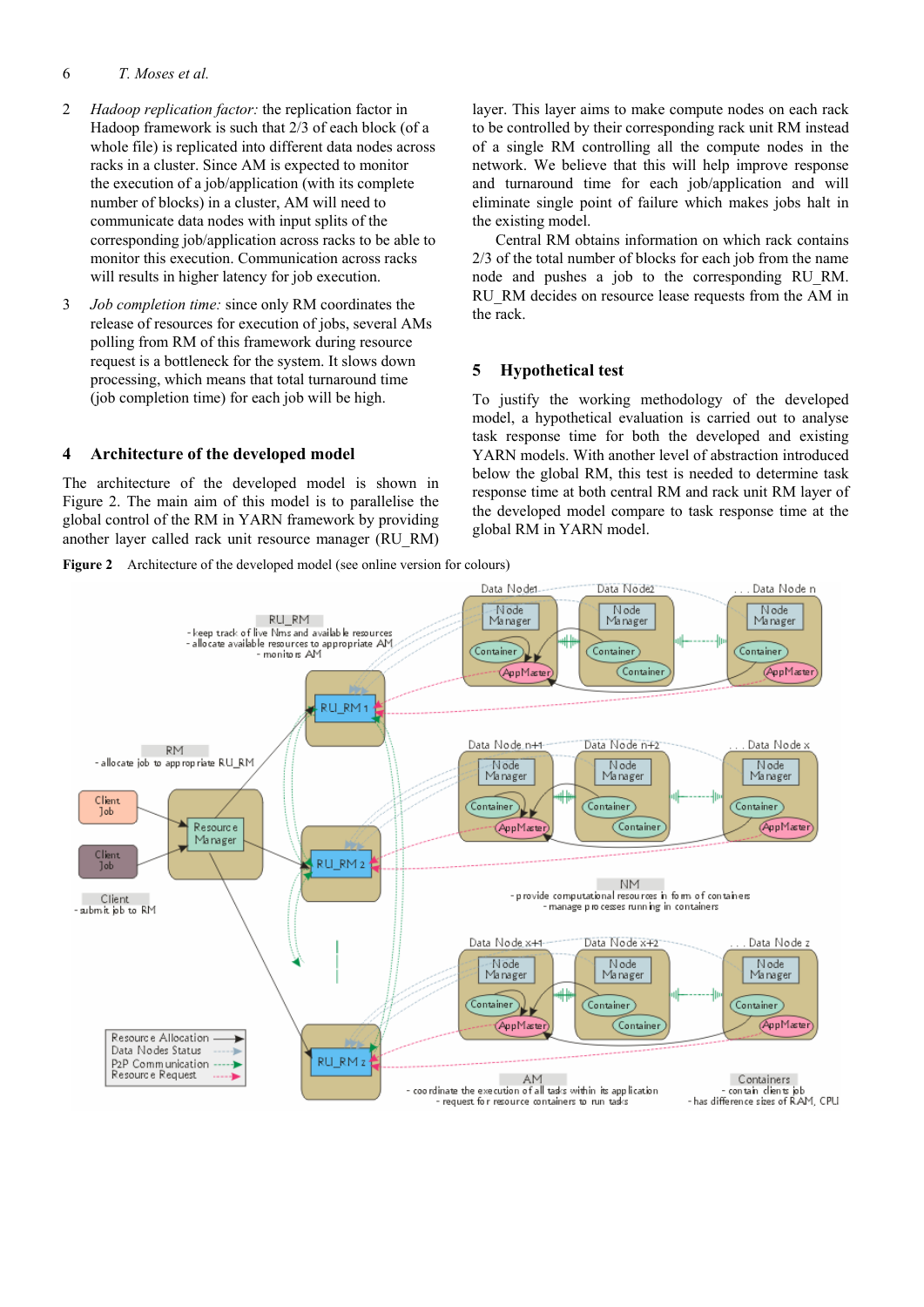Let us assume to have three jobs (applications) to be processed and that, each instruction cycle in executing any of these jobs takes 0.01ns (assume that three jobs are of the same size). For each job, therefore, the first five instruction cycles in the existing framework will be 0.05ns (as obtained from Algorithm 1). Since there is only one RM, the last six instructions will require RM communicating with NM to launch containers and with AM for resource requests. Since no more than one instruction can be given at a time, it means that RM will interleave these instructions between the three jobs (applications). Assume by intuition, that resource lease from RM to AM takes 3 ns and the interleaving of processes follows FIFO order. It means that *Job 1* gets resources immediately hence, the delay time is zero (0). *Job 2* will get access to a resource at time 3 ns while *Job 3* at time 6 ns. The overall time it will take to process the three jobs will be as follows:

$$
Job 1 = (0.01 ns \times 5) + 0 ns = 0.05 ns
$$

 $Job 2 = (0.01 \text{ ns} \times 5) + 3 \text{ ns} = 3.05 \text{ ns}$ 

 $Job 3 = (0.01 \text{ ns} \times 5) + 6 \text{ ns} = 6.05 \text{ ns}$ 

Total task response time needed to process the three jobs  $= 9.15$  ns.

#### **Algorithm 1** Job execution in YARN

| а. |            | Job submission phase                                                                                                                      |  |  |  |  |
|----|------------|-------------------------------------------------------------------------------------------------------------------------------------------|--|--|--|--|
|    | Step 1:    | The job gets submitted to the job client.                                                                                                 |  |  |  |  |
|    | Step 2:    | The job client request for a new job id.                                                                                                  |  |  |  |  |
|    | Step $3$ : | The job client then checks if the output<br>directory has been created. After verifying<br>this, it copies the job resources to the HDFS. |  |  |  |  |
|    | Step 4:    | The job client then submits the job to the<br>resource manager.                                                                           |  |  |  |  |

#### *b. Job initialisation phase*

*Remember that, resource manager has two units – resource scheduler and application manager. The scheduler schedules and allocates resources while application manager monitors the status and process of the job.* 

- *Step 5: As soon as the scheduler picks a job, it contacts the node manager to allocate a container and launch application master for the job.*
- *Step 6: Application master creates an object for the job. This is done for bookkeeping purposes and task management.*
- *Step 7: The application master retrieves input splits from HDFS and creates 1 map per split. The application master at this point decides how to execute the job. If the job is a small task, the application master runs the job in its JVM to avoid unnecessary overhead. These types of tasks are called Uber tasks in Hadoop framework.*

#### *c. Task assignment phase*

 *Step 8: If the job is large, the application master requests the resource manager to allocate the*  *computing resources needed. Scheduler at this point knows where the resources are located. It gathers this information from the heartbeat it gets from each worker node. It uses this information to consider data locality while assigning a task. The scheduler tries as much as possible to assign a task to where the data are located. If this is not possible, it assigns the task to another node within the cluster.* 

#### *d. Task execution phase*

 *Step 9: Application master contacts the node manager assigned to execute the task, to start a container. The node manager then launches the YARN child.* 

> *YARN child is a Java program that has the main class 'YarnChild'. It runs a separate JVM to isolate user code from a long-running system.*

- *Step 10: YarnChild retrieves all job resources from the HDFS.*
- *Step 11: YarnChild now runs the map and reduce tasks.*

#### *e. Progress and update phase*

*In this phase, YarnChild sends the progress report every 3 seconds to the application master. Application master in turn aggregates and sends an update directly to the job client.* 

### *f. Job completion phase*

*Application master and task containers clean up their working state.* 

With the developed model, the first seven instruction cycles will be  $0.07$  ns (as obtained in Algorithm 2). Since each RU\_RM node executes just one job at a time, the last six instructions therefore are carried out at the same time on different RU\_RM node. Therefore, if it takes 3 ns for resource lease in the existing system; it will take *1/3 ns of 5 steps* for resource lease in the new model. Hence, the process time for the three jobs will be as follows:

$$
Job 1 = (0.01 ns \times 7) + 1/3 ns of 5 on RU_RM1
$$
  
= 0.07 ns + 1.67 ns = 1.74 ns

 $Job 2 = (0.01 \text{ ns} \times 7) + 1/3 \text{ ns of } 5 \text{ on } RU\_RM2$  $= 0.07$  ns  $+ 1.67$  ns  $= 1.74$  ns

$$
Job 3 = (0.01 ns \times 7) + 1/3 ns of 5 on RU_RM3
$$
  
= 0.07 ns + 1.67 ns = 1.74 ns

Total task response time needed to process these three jobs  $= 5.22$  ns.

| Algorithm 2 | Job execution in the developed model |  |  |
|-------------|--------------------------------------|--|--|
|-------------|--------------------------------------|--|--|

| <i>a</i> . | <b>Job submission phase</b> |                                                                                                                                           |  |  |  |
|------------|-----------------------------|-------------------------------------------------------------------------------------------------------------------------------------------|--|--|--|
|            | Step 1:                     | The job gets submitted to the job client.                                                                                                 |  |  |  |
|            | Step 2:                     | The job client request for a new job id.                                                                                                  |  |  |  |
|            | Step $3$ :                  | The job client then checks if the output<br>directory has been created. After verifying<br>this, it copies the job resources to the HDFS. |  |  |  |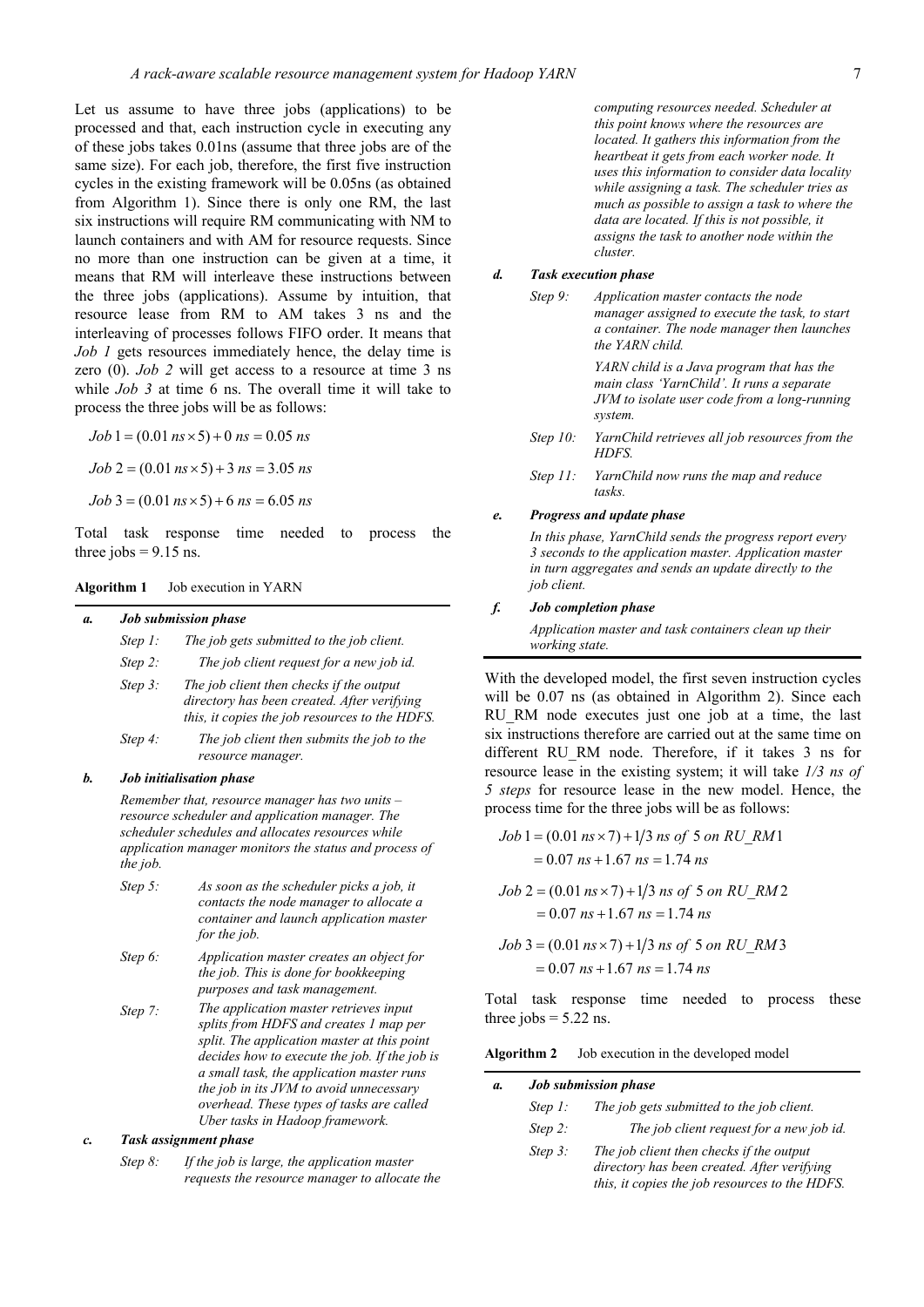| Step 4: | The job client then submits the job to |
|---------|----------------------------------------|
|         | the resource manager.                  |

#### *b. Job initialisation phase*

| Step $5$ : | Resource manager gets input splits for<br>the said job.                                                                                                                   |
|------------|---------------------------------------------------------------------------------------------------------------------------------------------------------------------------|
| Step $6$ : | With the information in Step 5,<br>the resource manager schedules<br>appropriate rack unit resource<br>manager (RU RM) with 2/3 of the<br>input split to execute the job. |
|            | $TL = -L - L - L - L = -L + L - D L L - D L L - L - L - L$                                                                                                                |

- *Step 7: The scheduler at the RU\_RM picks the job and contacts the appropriate node manager to launch application master for the job.*
- *Step 8: Application master creates an object for the job. This is done for bookkeeping purposes and task management. The application master creates 1 map per split from each input split on the data node. The application master at this point decides how to execute the job. If the job is a small task, the application master runs the job in its JVM to avoid unnecessary overhead.*

### *c. Task assignment phase*

 *Step 9: If the job is large, the application master requests the rack unit resource manager to allocate the computing resources needed (container). Scheduler at this point knows where the resources are located. It gathers this information from the heartbeat it gets from each worker node in the rack. It uses this information to consider data locality while assigning a task. The scheduler tries as much as possible to assign a task to where the data are located. If this is not possible, it assigns the task to another node within the rack.* 

## *d. Task execution phase*

- *Step 10: The rack unit resource manager through the appropriate node manager launches the YARN child.*
- *Step 11: YarnChild retrieves all job resources from the HDFS.*

 *Step 12: YarnChild now runs the map and reduce tasks.* 

#### *e. Progress and update phase*

*In this phase, YarnChild sends the progress report every 3 seconds to the application master. Application master in turn aggregates and sends an update directly to the job client.* 

### *f. Job completion phase*

*Application master and task containers clean up their working state.* 

# **6 Experimental setup and results**

This section evaluates the developed model by comparing it with the existing model in processing typical Hadoop workloads like sort, WordCount, TeraSort, PageRank,

naïve Bayes, and K-means. The experimental cluster for this evaluation consists of four systems. One of these four systems is designed to be both master and a slave node while the other three are slave nodes. We have four nodes with each node interconnected by 10 G-Ethernet. Each node has two Intel Xeon CPU E5-2670 running at 2.60 GHz. Each CPU has eight cores (each core has two threads: hyper-threading). The memory size for each node is 64 GB. CentOS 6.7 operating system and Java 1.8.0 were used for the cluster. YARN SLS's architecture was altered to accommodate several RMs used as rack unit RMs for the developed model. NMs and AMs together with their schedulers were re-usable components for the developed model. We set HDFS block replication to be 3 and block size to 128 MB.

## *6.1 Definition of metrics*

We define two metrics to evaluate the performance of YARN and improved YARN. The two metrics are efficiency and average-delay ratio.

### *6.1.1 Efficiency*

Efficiency in this work represents the percentage of the total ideal finished time (Total-*Tideal*) to the actual finished time (*Tactual*) of a task. *Tideal* is run time obtained by running a single data block (without overheads). A single data block was set as an Uber task, which was processed by AM in its JVM to avoid unnecessary overhead. *Tactual* is the total running time (with overheads) obtained by executing workloads on existing and developed models.

This metric helps quantify the average cluster utilisation of the developed and existing model. This is represented by equation (1).

$$
Efficiency = (Total - T_{ideal} / T_{actual}) * 100\%
$$
 (1)

$$
Total - Tideal = number of blocks for each dataset
$$
  
\*
$$
Tideal
$$
 (2)

### *6.1.2 Average task-delay ratio*

Average task-delay ratio  $(r_{td})$  for this work is computed as the normalised difference between ideal task finished time  $(T_{itf})$  and average actual task finished time  $(T_{atf})$ .

This metric measures how fast the models can respond from a task's perspective. This is represented by equation (3).

$$
r_{td} = \left(T_{atf} - T_{itf}\right) / T_{itf} \tag{3}
$$

where

$$
T_{\text{aff}} = T_{\text{actual}} / \text{number of blocks} \tag{4}
$$

$$
T_{\text{if}} = T_{\text{ideal}} \tag{5}
$$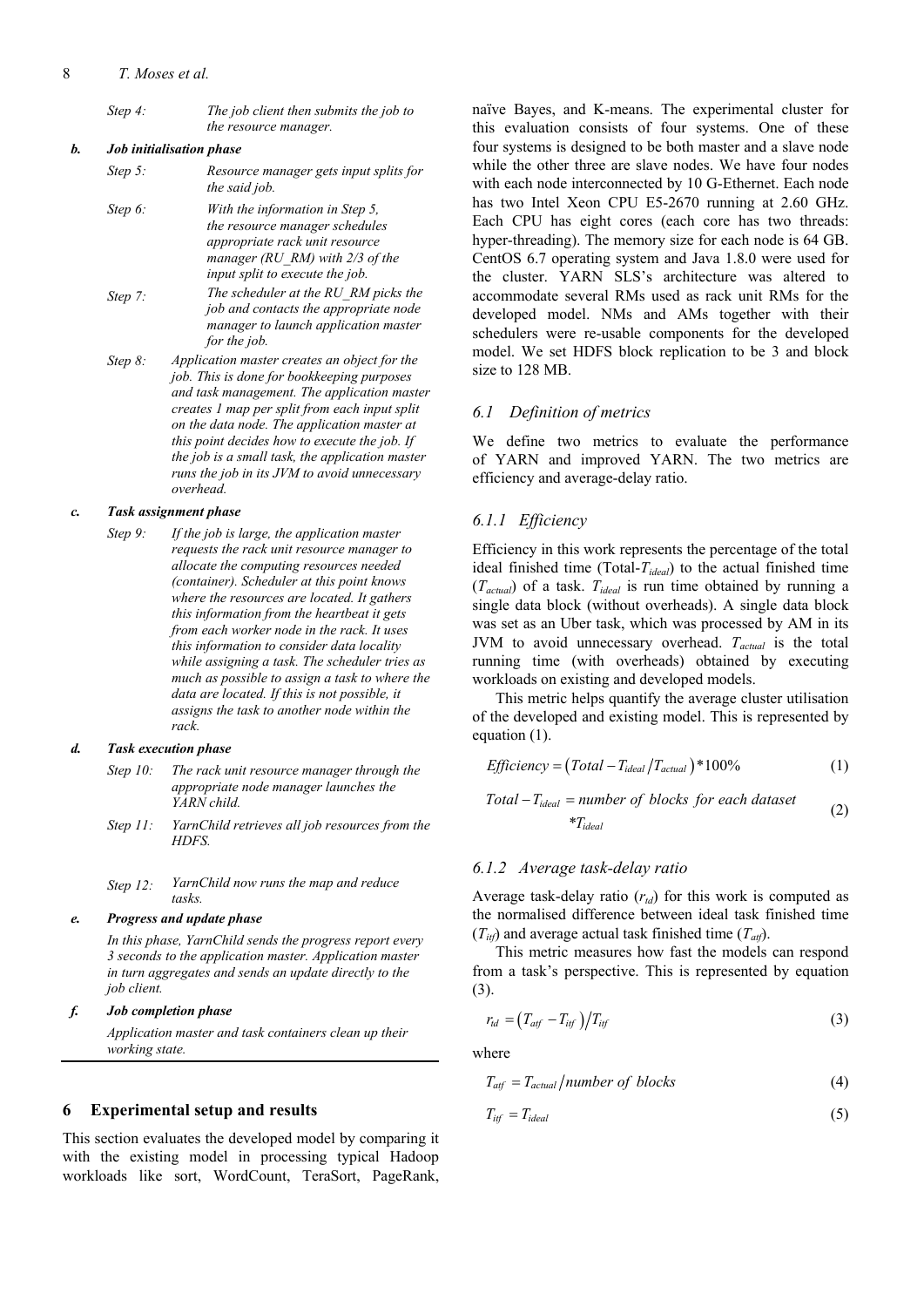## *6.2 Benchmarks*

We use six benchmarks to compare our results. The benchmarks are sort, WordCount, TeraSort, PageRank, naïve Bayes, and K-means. Sort workload is used to sort input text files by key. WordCount reads a text file and count the number of occurrences of each word. TeraSort has three applications – TeraGen used to generate input data, TeraSort for sorting input data and TeraValidate for checking the output. PageRank ranks web pages in its search engines. Naïve Bayes is a machine learning benchmark based on Bayes' theorem with independence assumptions between features to categorise text. K-means is used to group items into k clusters (Huang et al., 2011).

These six benchmarks cover HiBench benchmark suites – micro benchmark (sort, WordCount, and TeraSort), web search (PageRank) and machine learning (naïve Bayes and K-means clustering). We use the Hadoop benchmark and data generator provided in HiBench benchmark suite 4.0 from https://github.com/intel-hadoop/HiBench.

### *6.3 Results and analysis*

We present the results of experiments and analysis for benchmarks described above. To compare the performance of the developed and existing models, we record the running time for each workload operation. The running time was recorded in seconds.

# *6.3.1 Sort*

Table 1 represents running time (*Tactual*) performance comparison for sort on YARN and improved YARN model.

Table 1 Sort running time (seconds)

| Input            | 4 GB | 8 GB | 16 GB | 32 GB | 64 GB |
|------------------|------|------|-------|-------|-------|
| YARN             | 54   | 107  | 194   | 589   | 1.947 |
| Improved<br>YARN | 51   | 99   | 173   | 402   | 1,025 |

Figure 3 Efficiency from running sort workload (see online version for colours)



The input sizes for these datasets range from 4 GB to 64 GB. To obtain ideal runtime (*Tideal*) for this workload, we ran a single block size of 128 MB which gave an average

of 1.3 seconds after three attempts. Efficiency and average-delay ratio were calculated from equations (1) and (3) for both YARN and improved YARN models with the chart represented in Figures 3 and 4 respectively.

**Figure 4** Average-task delay ratio from running sort workload (see online version for colours)



From Figure 3, improved YARN outperformed the existing YARN model with efficiency  $2 \times$  better when input size increased to 64 GB. Also, the average-task delay as shown in Figure 4 for the developed model is closely  $3 \times$  less than the existing model, which also reflected in the overall performance. Both YARN and improved YARN performed poorly as input size increase. This may be as a result of the number of nodes, memory sizes and processor speeds of the nodes used for the experiment.

# *6.3.2 WordCount*

Running time for YARN and improved YARN on WordCount workload is as presented in Table 2.

**Table 2** WordCount running time (seconds)

| Input            | 4 GB | 8 GB | 16 GB | $32$ GB | 64 GB |
|------------------|------|------|-------|---------|-------|
| <b>YARN</b>      | 267  | 509  | 982   | 2.023   | 4.078 |
| Improved<br>YARN | 235  | 413  | 822   | 1.649   | 3.309 |

The input sizes for these datasets range from 4 GB to 64 GB. To obtain *Tideal*, we ran a single block size of 128 MB which gave an average of 6.2 seconds after three attempts. Efficiency and average-delay ratio were calculated from equations (1) and (3) for both YARN and improved YARN models with the chart represented in Figures 5 and 6 respectively.

From Figure 5, we see that improved YARN outperformed YARN. As the input dataset increases from 16 GB to 64 GB, YARN's efficiency drops by 3% while improved YARN maintained a nearly consistent performance dropping by less than 1%. The results show that improved YARN is more scalable than YARN in the presence of an increased workload. This is largely due to the distributed architecture in the rack unit RM layer. The average-task delay ratio shows a consistent delay for improved YARN while task-delay in YARN has a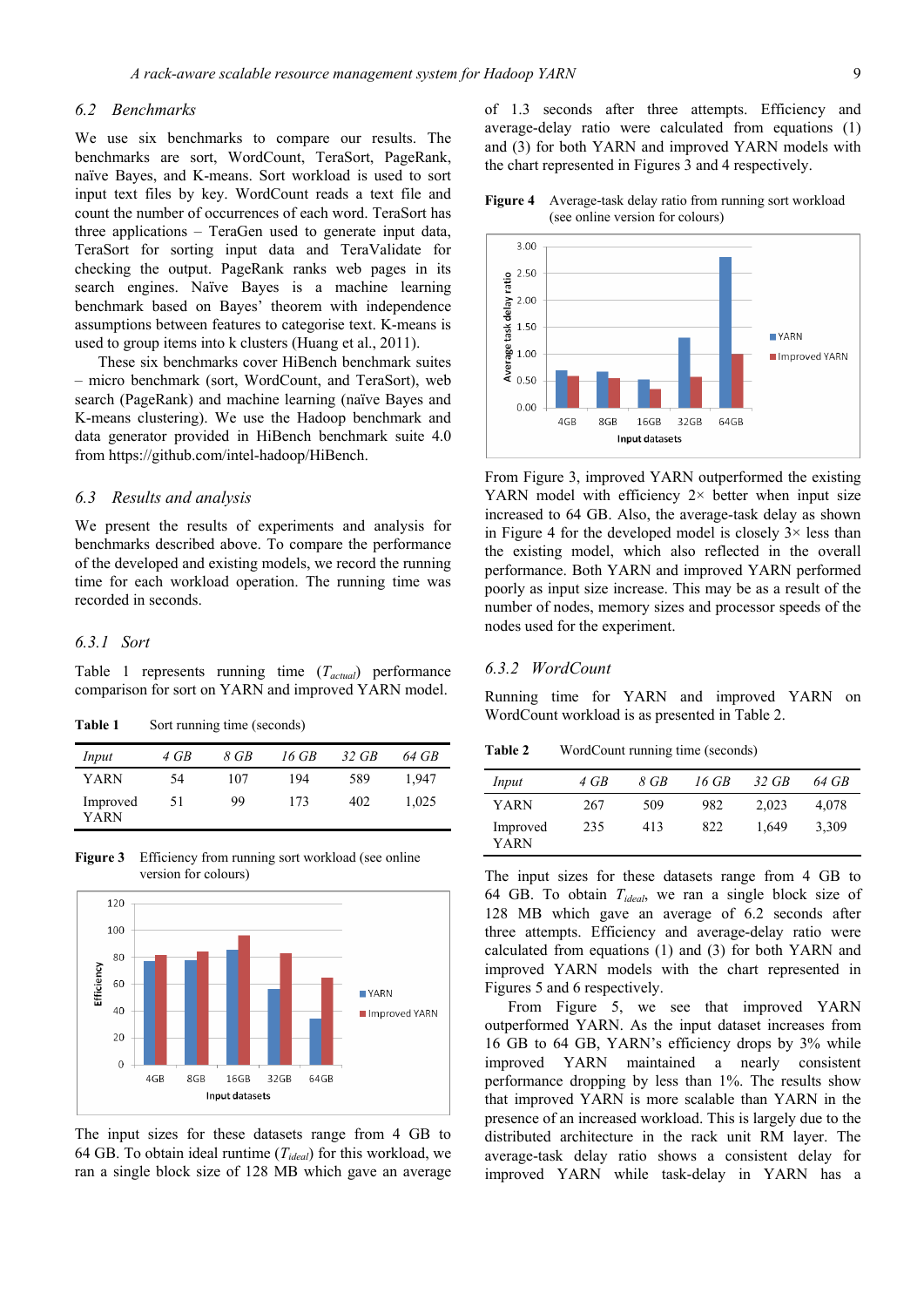continuous increase in time as the input dataset increases, yielding poor efficiency on cluster utilisation. This is due to all task pulling resource requests from a single RM.

**Figure 5** Efficiency from running WordCount workload (see online version for colours)







# *6.3.3 TeraSort*

We ran a TeraSort test for assessing YARN and improved YARN performance using input datasets of sizes ranging from 8 GB to 128 GB. First, we generate these data using TeraGen and then used TeraSort to sort the data. Finally, we validate the sorted results using TeraValidate. Table 3 shows the runtime (*Tactual*) performance of TeraSort from each input size.

**Table 3** TeraSort running time (seconds)

| Input            | 8 GB | 16 GB | $32 \text{ } GB$ | 64 GB | 128 GB |
|------------------|------|-------|------------------|-------|--------|
| YARN             | 85   | 156   | 572              | 1.219 | 3,334  |
| Improved<br>YARN | 84   | 151   | 566              | 1.134 | 3,013  |

We ran a single block comprising 128 MB with three iterations. The average ideal runtime (*T<sub>ideal</sub>*) obtained for a single block was 1.1 seconds. Figures 7 and 8 show the efficiency and average-task delay ratio for both YARN and improved YARN models.

Figure 7 Efficiency from running TeraSort workload (see online version for colours)



**Figure 8** Average-task delay ratio from running TeraSort workload (see online version for colours)



We observed that YARN achieved performance close to improved YARN. However, there is still a significant difference with improved YARN outperforming YARN as input datasets increases. Also, task delay for both models dropped between input data sizes of 16 GB and 64 GB with a significant rise in the existing model when input data size increased to 128 GB. This significant increase shows that with more datasets, improved YARN will be more scalable than YARN.

# *6.3.4 PageRank*

Table 4 represents runtime performance comparison for PageRank on YARN and improved YARN.

**Table 4** PageRank running time (seconds)

| Input            | 2 M | 4 M | 8 M   | 16 M  | 30 M  |
|------------------|-----|-----|-------|-------|-------|
| YARN             | 405 | 715 | 1,401 | 2.852 | 5,562 |
| Improved<br>YARN | 396 | 675 | 1.297 | 2.614 | 5,001 |

The input datasets for this experiment as shown in Table 4 ranges from 2 million pages to 30 million pages. The sizes of these input datasets are from 1.3 GB to 19.7 GB. To obtain ideal runtime for this workload, we ran a single block which is approximately 200 thousand pages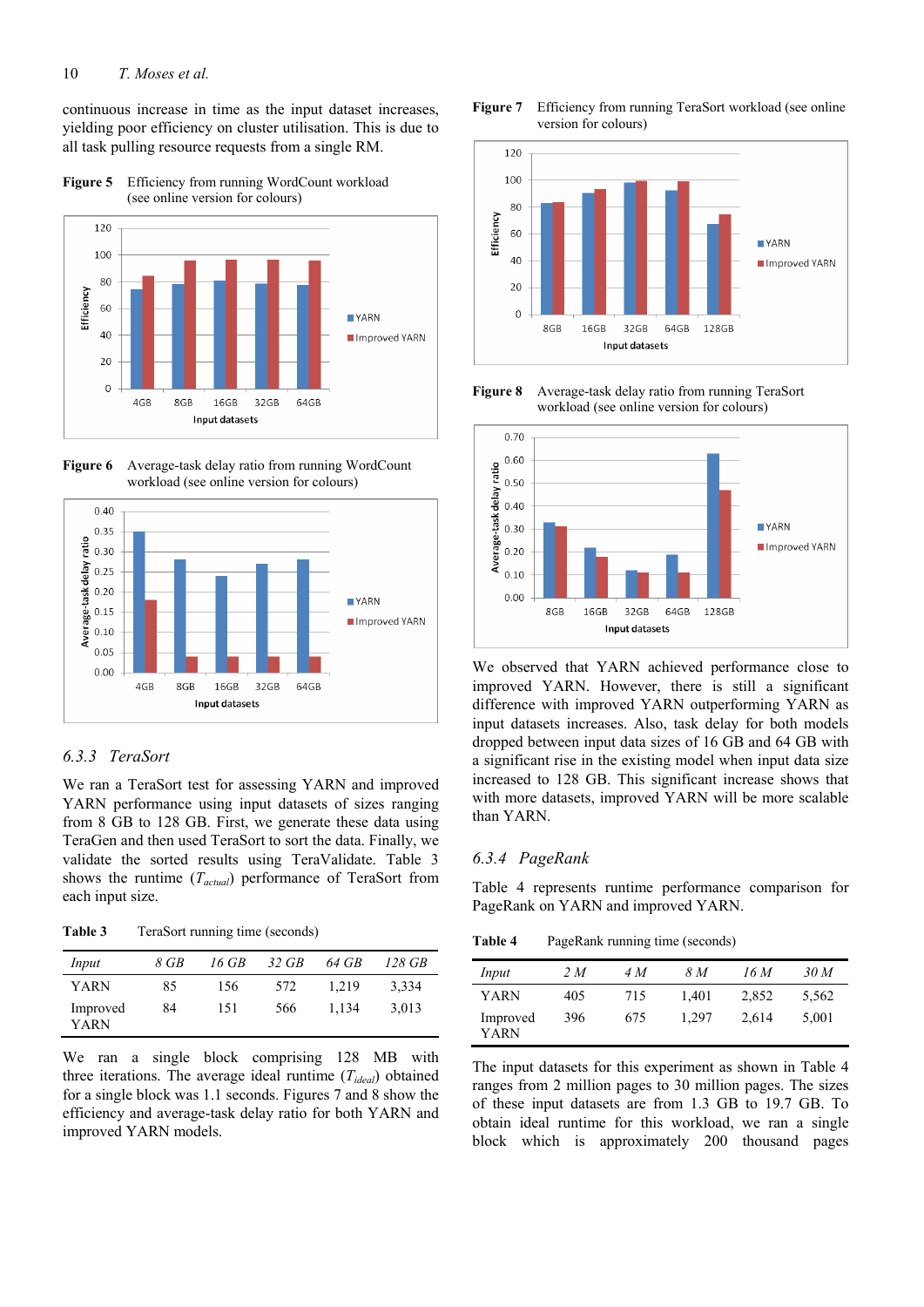with three iterations. Average ideal runtime (*Tideal*) of 30.1 seconds was obtained. Efficiency and average-task delay ratio for both existing and developed models are shown in Figures 9 and 10.

**Figure 9** Efficiency from PageRank workload (see online version for colours)



**Figure 10** Average-task delay ratio from PageRank workload (see online version for colours)



Input datasets of 2 M and 4 M show no significant differences in the efficiency of YARN and improved YARN model. With an increase in input datasets, however, improved YARN performed better than YARN. With an increase in input datasets also, task delay for improved YARN is  $2 \times$  less compared to delay on the YARN model. This is largely due to multiple RMs at rack unit RM layer of improved YARN.

# *6.3.5 Naïve Bayes*

Table 5 represents running time (*Tactual*) performance for naïve Bayes between YARN and improved YARN.

Table 5 PageRank running time (seconds)

| Input            | 100 K | 200 K | 400 K | 800 K | 1.6 M  |
|------------------|-------|-------|-------|-------|--------|
| YARN             | 636   | 1.289 | 2.475 | 4.789 | 12.725 |
| Improved<br>YARN | 608   | 1.211 | 2.293 | 4.462 | 10.322 |

The input datasets are from 100 thousand to 1.6 million which ranges from 0.45 GB to 7.5 GB. Ideal run time for a single block of approximately 25 k was 149 seconds. Figures 11 and 12 show the efficiency and average-task delay ratio for YARN and improved YARN.

Figure 11 Efficiency from naïve Bayes workload (see online version for colours)



**Figure 12** Average-task delay ratio from naïve Bayes workload (see online version for colours)



Improved YARN shows consistency in cluster utilisation only dropping by approximately 2% as input datasets get bigger. Though YARN also shows the same consistency, performance dropped significantly when the input dataset became 1.6 M.

## *6.3.6 K-means*

Runtime performance for YARN and improved YARN using K-means workload is shown in Table 6. Input datasets for this experiment ranges from 50 M to 800 M records with sizes ranging from 10 GB to 160 GB. Figures 13 and 14 show the efficiency and average-task delay ratio for YARN and improved YARN models.

Table 6 K-means running time (seconds)

| Input            | 50 M | 100 M | 200 M | 400 M | 800 M |
|------------------|------|-------|-------|-------|-------|
| YARN             | 334  | 656   | 1.357 | 2.755 | 6.553 |
| Improved<br>YARN | 327  | 643   | 1.336 | 2.694 | 5.426 |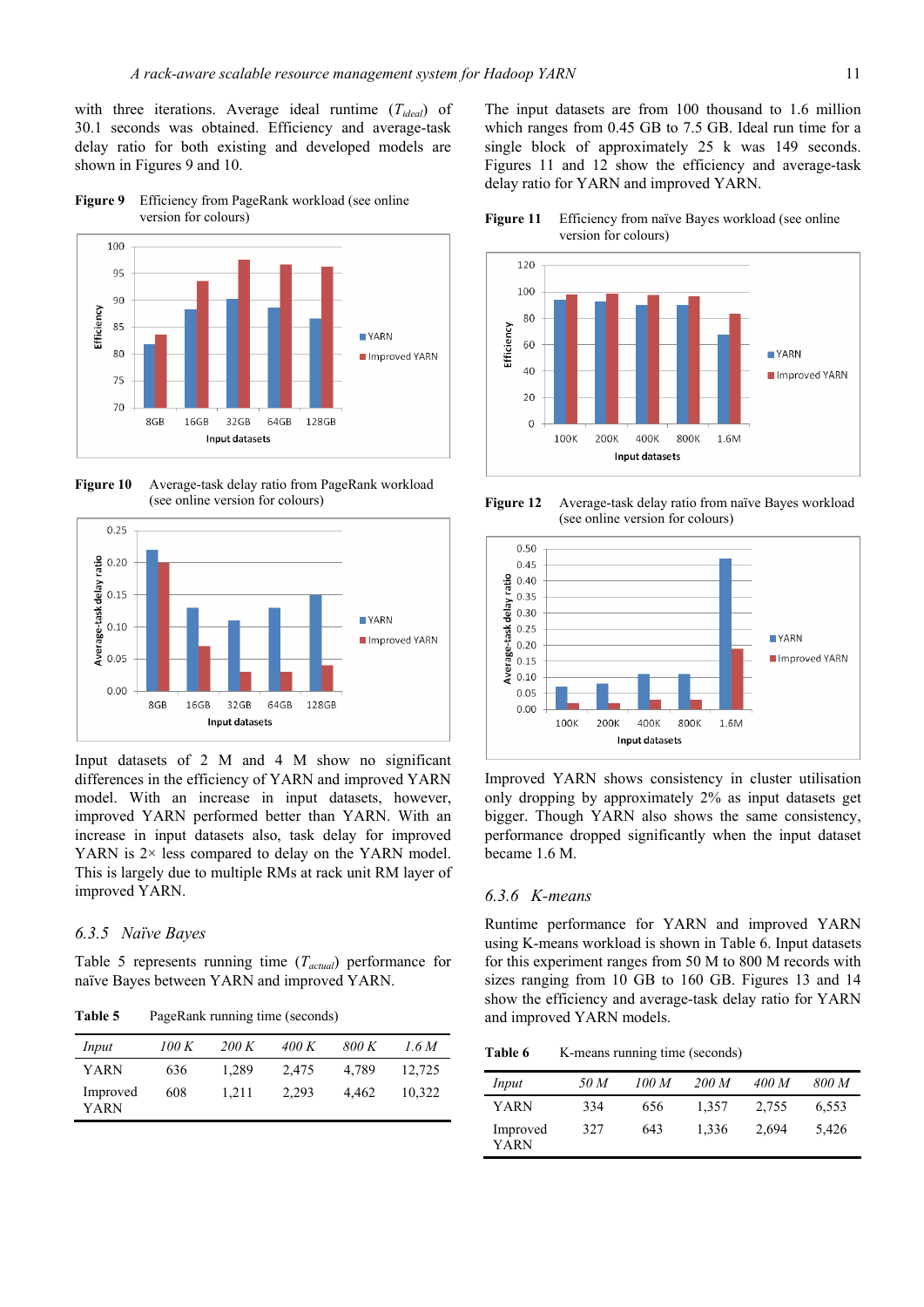

Figure 13 Efficiency from K-means workload (see online version for colours)

**Figure 14** Average-task delay ratio from K-means workload (see online version for colours)



We ran this algorithm using five clusters and obtained an ideal runtime of 3.9 seconds for a single block of approximately 7 M input data size. YARN performed poorly as input datasets increases. Improved YARN shows a much slower decreasing trend and became stable from 200 M to 800 M in terms of efficiency and average-task delay ratio. The increasing trend in YARN and much stable performance of improved YARN is likely to hold for more input datasets. The performance of improved YARN is in the distributed architecture of RMs in the cluster.

### **7 Conclusions**

A model of improved scalable resource management system for Hadoop YARN is an improvement over the existing Hadoop YARN model. The finished time of workload operation in the log file for YARN and improved YARN was used as a basis for comparing the models. Results obtained from computation of efficiency and average task-delay ratio showed that as file size increases, improved YARN performs better than the existing YARN model. Since Hadoop framework is intended for massive data, it implies that improved YARN promises to proffer better resource management for a scalable Hadoop framework.

Future work will look at providing efficient fault tolerance mechanisms at the Rack\_Unit RM layer to prevent any fault that may lead to computation issues for data nodes on any of the rack. We will also look at how this solution

can be implemented in other big data resource allocation systems.

## **References**

- Aboudi, N.E. and Benhlima, L. (2017) 'Parallel and distributed population based feature selection framework for health monitoring', *International Journal of Cloud Applications and Computing*, Vol. 7, No. 1, pp.57–71.
- Albert, J., Abhishek, C. and Jon, W. (2016) 'Awan: locality-aware resource manager for geo-distributed data-intensive applications', *IEEE International Conference on Cloud Engineering (IC2E)*, IEEE Computer Society, Berlin, Germany.
- Apache Hadoop (2018) *Apache Hadoop YARN* [online] https://hadoop.apache.org/docs/current/hadoop-yarn/hadoopyarn-site/YARN.html (accessed 19 November 2018).
- Bekkerman, R., Bilenko, M. and Langford, J. (2011) *Scaling Up Machine Learning: Parallel and Distributed Approaches*, Cambridge University Press, England.
- Bhattacharya, A.A., Culler, D., Freedman, E., Ghodsi, A., Shenker, S. and Stoica, I. (2013) 'Hierarchical scheduling for diverse datacentre workloads', *Proceedings of the 4th Annual Symposium on Cloud Computing*, ACM, Santa Clara, California.
- Bialecki, A., Cafarella, M., Cutting, D. and O'Malley, O. (2005) *Hadoop: A Framework for Running Applications on Large Clusters Built of Commodity Hardware* [online] http://lucene.apache.org/hadoop/ (accessed 6 June 2015).
- Chaiken, R., Jenkins, B., Larson, P.A., Ramsey, B., Shakib, D., Weaver, S. and Zhou, J. (2008) 'Scope: easy and efficient parallel processing of massive data sets', *Proceedings of the VLDB Endowment*, Vol. 1, No. 2, pp.1265–1276.
- Dean, J. and Ghemawat, S. (2004) 'MapReduce: simplified data processing on large clusters', *OSDI '04: 6th Symposium on Operating Systems Design and Implementation*, USENIX Association, Berkeley, CA.
- Delimitrou, C. and Kozyrakis, C. (2014) 'Quarsar: resource-efficient and QoS-aware cluster management', *ASPLOS '14*, ACM, Lake City, Utah, USA.
- Dilpreet, S. and Chandan, K.R. (2014) 'A survey on platforms for big data analytics', *Journal of Big Data: A Springer Open Journal* [online] https://journalofbigdata.springeropen. com/articles/10.1186/s40537-014-0008-6 (accessed 24 June 2016).
- Dimopoulos, S., Krintz, C. and Wolski, R. (2017) 'Justice: a deadline-aware fair-share resource allocator for implementing multi-analytics', *Proceedings of the IEEE International Conference on Cluster Computing*, pp.233–244.
- Dominique, A.H. (2015) 'Hadoop design, architecture and MapReduce performance', *DH Technologies* [online] http://www.dhtusa.com (accessed 10 March 2015).
- Facebook (2012) *Under the Hood: Scheduling MapReduce Jobs More Efficiently with Corona* [online] http://on.fb.me/ TxUsYN (accessed 21 October 2015).
- Fu, Z., Wu, Z., Li, H., Li, Y., Wu, M., Chen, X., Ye, X., Yu, B. and Hu, X. (2019) 'GeaBase: a high-performance distributed graph database for industry-scale applications', *International Journal of High Performance Computing and Networking*, Vol. 15, Nos. 1–2, pp.12–21.